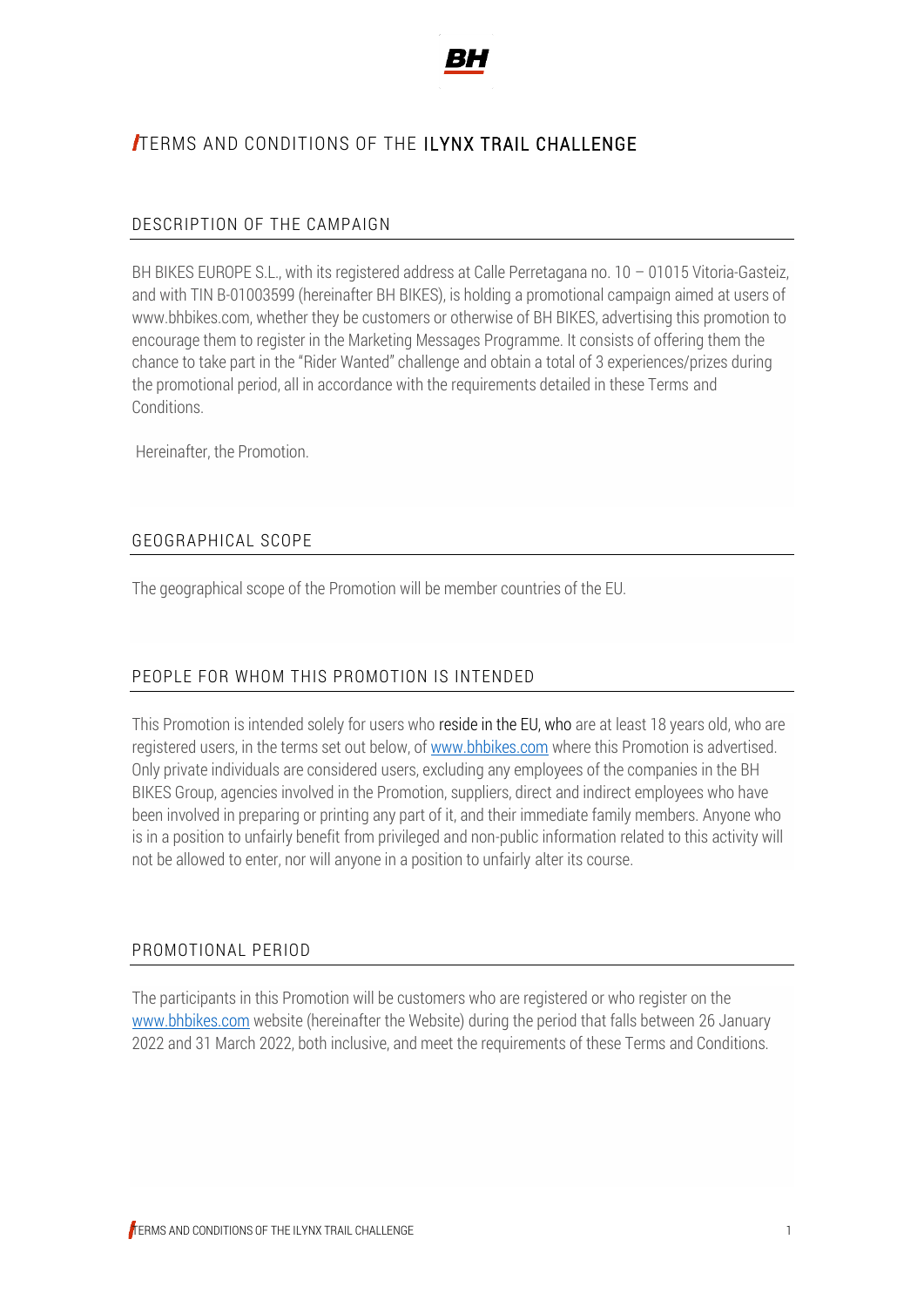

#### PUBLICISING THE PROMOTION

By way of example and without limitation, BH BIKES will publicise the Promotion by the following means:

- **I** BH BIKES products:
- $\mathbf{I}$  the website www.bikes.com;
- $\mathbf{I}$ BH BIKES social media pages;
- $\mathbf{I}$ Newsletter.

#### DESCRIPTION OF PRIZES

There are a total of 3 prizes:

- **TRAIN WITH A WORLD CHAMPION | NICE (FRANCE)** Experience of 3 days - 2 nights, in Nice with Karim Amour sharing training.
- **I** DISCOVERING TRAILS | RESCHEN (GERMANY) 3 days – 2 nights experience at the Reschen Bike Park with Annika Jeschke.
- $\mathbf{I}$ JOIN THE BH TEAM | VITORIA (SPAIN) Experience of 3 days - 2 nights, in Vitoria with Antonio Ortiz. During this period, the central offices of BH Bikes will be visited and a tour of the trails near the headquarters will be made.

The 3 experiences include transfer (1) and accommodation (2) of two hotel nights.

(1) BH Bikes reserves the right to choose the method of transportation and route of the itinerary to the location where the experience-Prize will take place. BH Bikes will not be responsible for the transfer to the point of origin  $-$  station or airport, where the itinerary starts to the destination location of the prize.

(2) BH Bikes reserves the right to choose the hotel, board and type of room. Likewise, BH Bikes will offer the winner breakfast, lunch and dinner during the days in which the experience takes place.

Prizes cannot be changed at the request of the participants in the Promotion. Enjoyment of the prize will be personal and non-transferable and it is expressly forbidden to sell the prize.

BH BIKES reserves the right to replace the prizes with others of a similar nature or value.

Hereinafter the Prizes.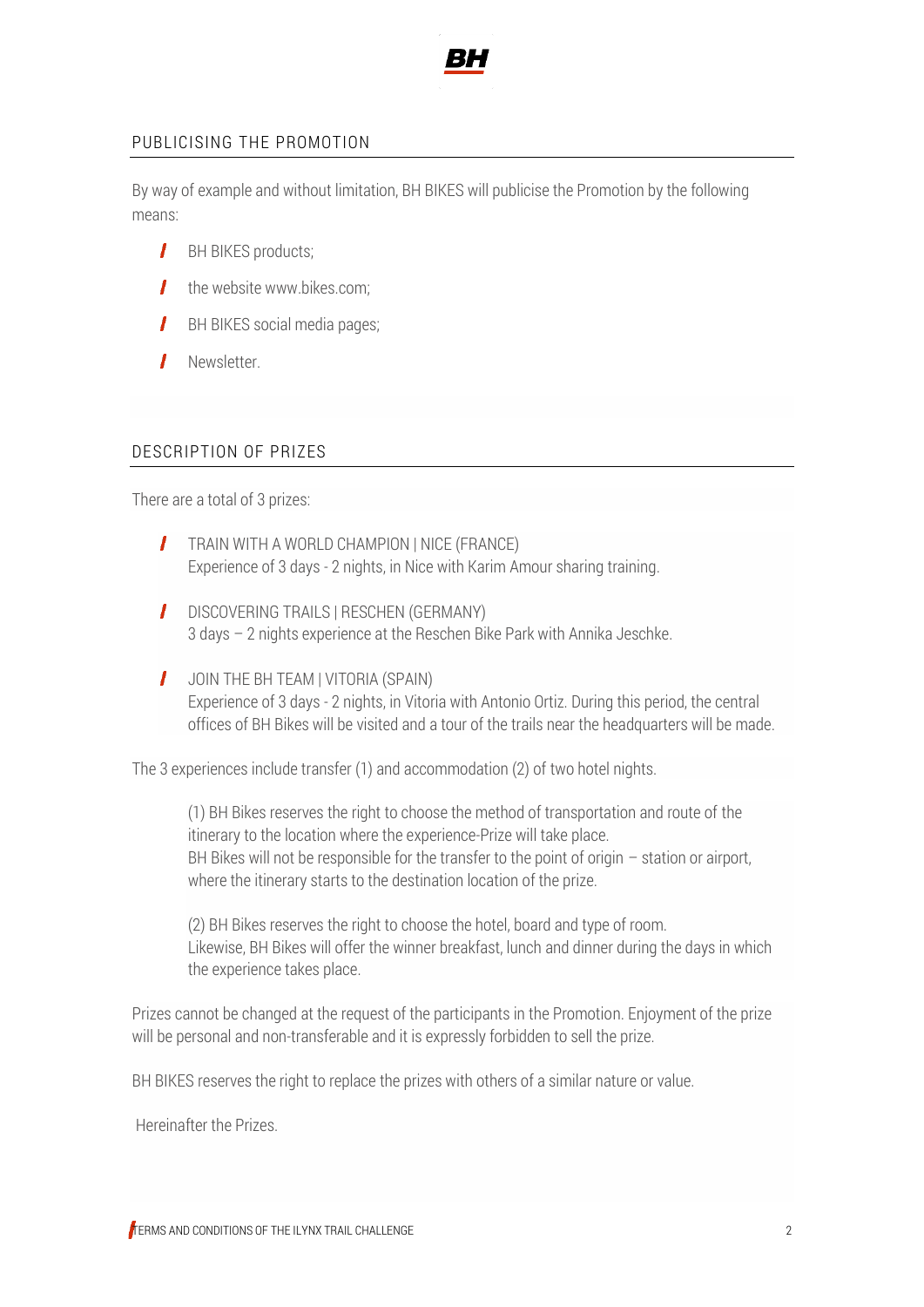

#### PROMOTION PROCESS

#### ACCEPTANCE

Entering the competition implies full acceptance of these rules.

#### **REGISTRATION**

You must enter the competition within the period of time of the Promotion, from 26 January to 31 March 2022 (inclusive), a[t https://www.bhbikes.com/rider\\_wanted](https://www.bhbikes.com/rider_wanted)

Access to this website is limited to registered users o[f https://www.bhbikes.com/rider\\_wanted](https://www.bhbikes.com/rider_wanted) , so the entrant must use their email address to register on the website https://www.bhbikes.com/rider\_wanted by entering their information (email address) and clicking to confirm that they have read the Legal Notice and Privacy and Personal Data Protection Policy of BH BIKES.

### PARTICIPATION

To participate, you must complete the form created for this purpose on the website <https://www.bhbikes.com/riderwanted>, including the data:

- $\mathbf{I}$ Name and surname
- **I** Valid email
- **I** Country
- Name/ Profil in chosen Social Network
- $\mathbf{I}$ Video showing why the participant should be the winner of the prize

Each registered user may participate a maximum of 1 time.

#### RANKING

Only 1 prize will be awarded per email address/registered user for each category, after the winners' details have been validated.

BH Bikes will select a total of one final winner for each award.

Entrants who are previous winners of BH Bikes competitions will only be eligible to win the prize(s) 3 months after they participated in the competition that they won.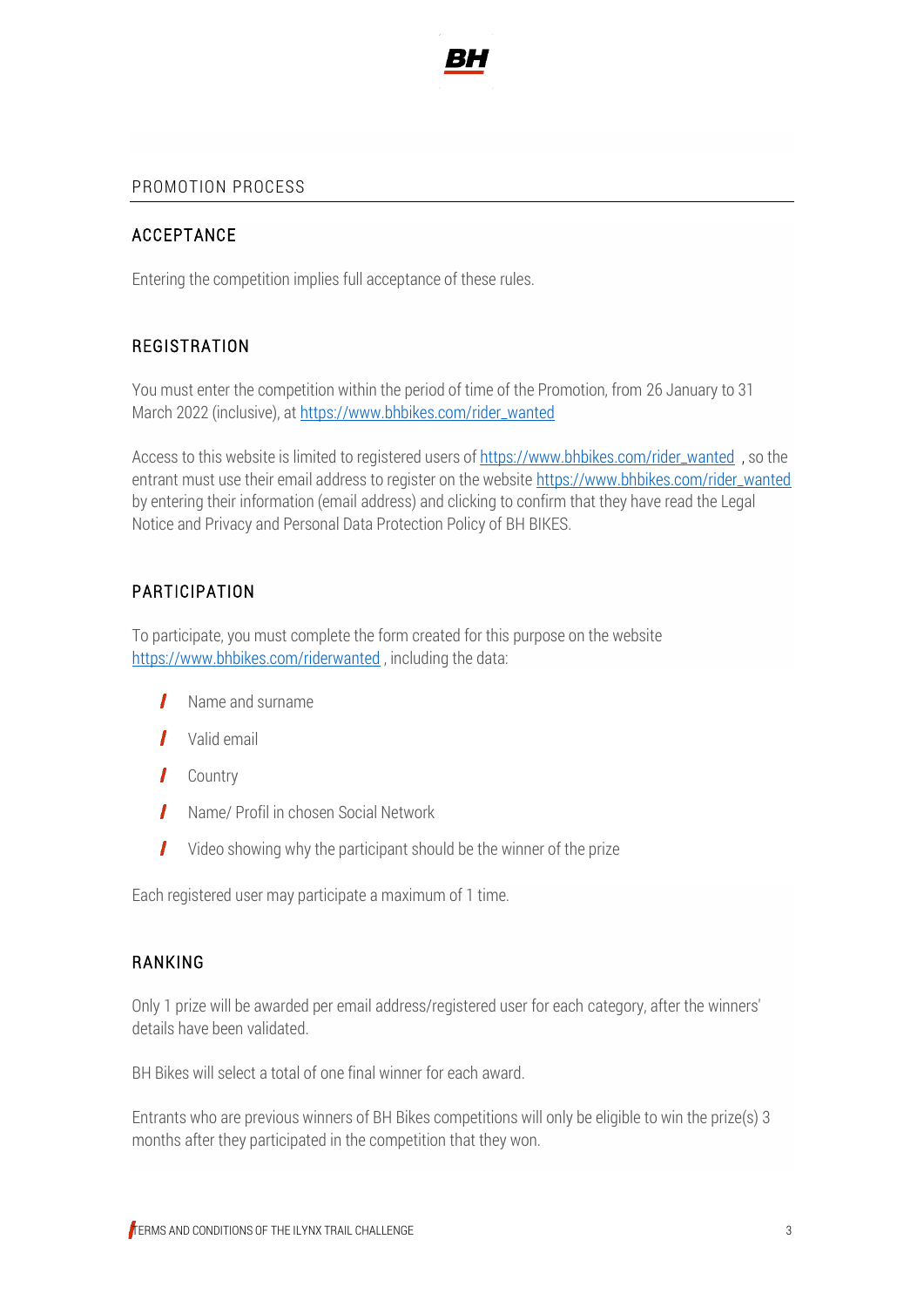

If a winner's entry is not considered valid, according to the terms of these rules, the prize will not be assigned to any other player.

### PRIZE DELIVERY TERMS

After the entrants and points have been counted and the list of winners has been obtained and checked by BH BIKES, the Customer Services Department will contact the winners to manage receipt of the Prize.

If, after several attempts, it has not been possible to deliver the Prize to the winner before 15 April 2022, for all intents and purposes they will be deemed to have waived the Prize and the Prize will be declared null and void.

Waiving the Prize will not give rise to any right to indemnification or compensation.

Actual delivery of the Prize will be dependent on the winner meeting the conditions set forth in these terms and conditions and on the accuracy of the information provided to BH BIKES.

Without prejudice to any of the rights granted to winners in the applicable provisions, BH BIKES disclaims all liability for any losses or damages that may arise as a result of the restrictions derived from the current Covid-19 health emergency. Notwithstanding the foregoing, BH BIKES will strive to ensure the proper availability and continuity of those services.

## LIABILITY AND GROUNDS FOR THE DISQUALIFICATION OF ENTRANTS

Should there be irregularities in the participation of any entrant, BH BIKES reserves the right to take any legal action within its powers against fraud or criminal acts. It also reserves the right, on justified grounds, to remove any user who cheats or disrupts or hinders its proper functioning.

In particular, if any fraudulent entries are demonstrably detected, BH BIKES reserves the right to block the entrant's user account, cancel any scores recorded by them and ban them from any future participation in any promotion by BH BIKES EUROPE S.L

## TAX TREATMENT

The Prizes awarded in this Promotion are not subject to any withholding or payment towards Personal Income Tax (IRPF) pursuant to article 75.3.f) of Royal Decree 439/2007, approving the Income Tax Regulations, as its taxable base is below €301.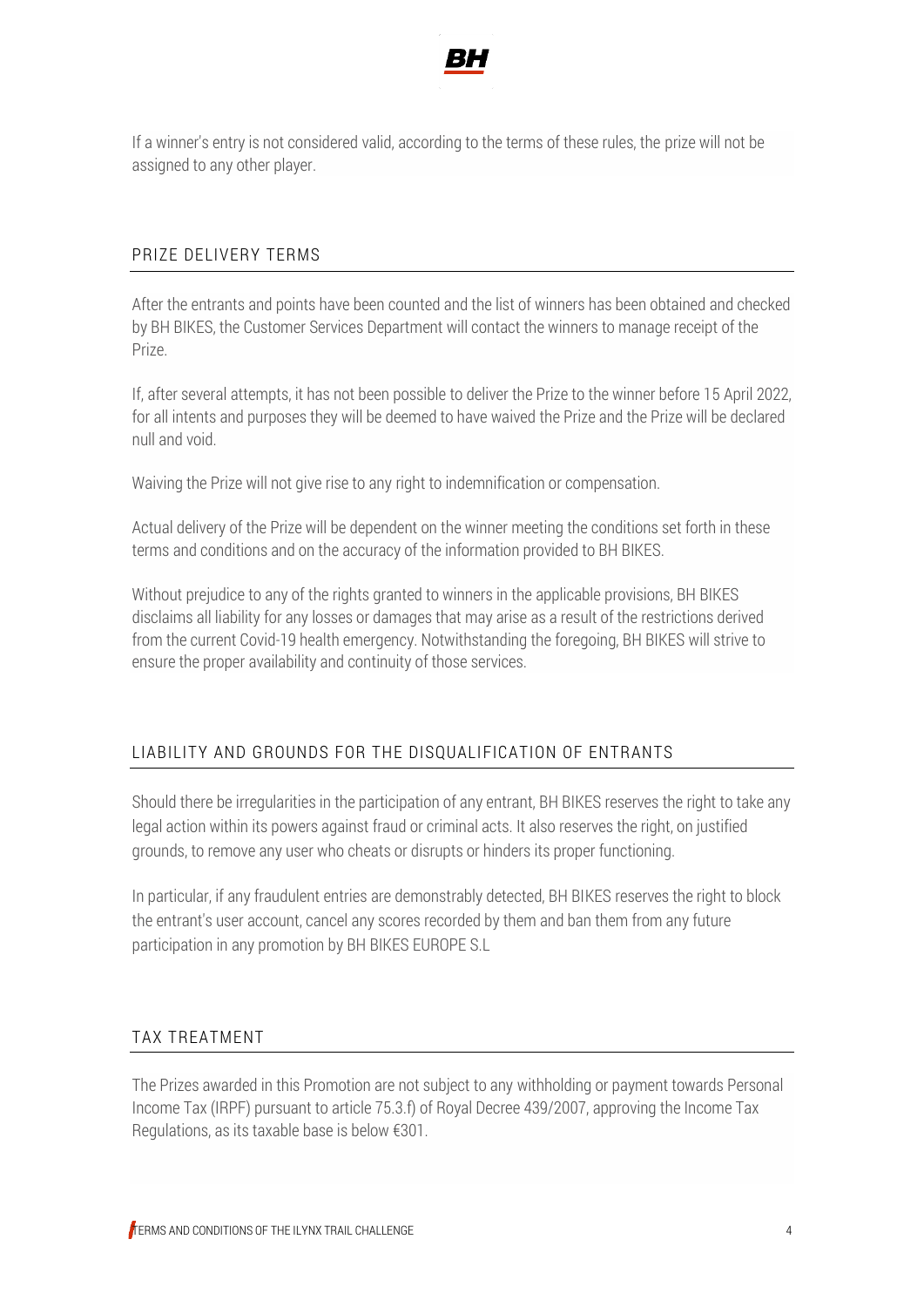

### LIABILITY OF THE ORGANISING COMPANY

BH BIKES accepts no responsibility for any use made of the Prize by the winner, or any use of the services that have to be provided by third-party companies for the purposes of this Promotion.

BH BIKES will not, under any circumstances, be liable for any losses or damages resulting from the awarding, acceptance, enjoyment, use, rejection and/or loss of the Prize awarded by virtue of this game/or any other incident that may occur after it has been awarded and while the Prize is being enjoyed by the entrant.

BH BIKES accepts no liability for any problem or subsequent delivery of the Prize; any defect or damage will be covered by the manufacturer's warranty.

## THIRD-PARTY COMPANIES

This Promotion can be accessed via different channels, besides the website at www.bhbikes.com, e.g., by way of example but without limitation, Facebook, Instagram or Twitter, or via emails and Newsletters that are received.

Facebook, Instagram, Twitter and Google do not, in any case, sponsor, endorse or manage this Promotion or have any connection to it; it is developed solely and directly by BH BIKES.

#### PERSONAL DATA PROTECTION

Pursuant to the current data protection legislation and the European Data Protection Regulation, we hereby inform you that your personal data will be processed by BH BIKES EUROPE S.L., with its registered address at Calle Perretagana no. 10 – 01015 Vitoria-Gasteiz.

The processing of the personal data of the entrants and winners of this competition is compulsory according to the provisions of that Regulation.

Pursuant to the foregoing, the mere act of entering this competition implies the Data Subject's express consent for the processing of their personal data as described in that Regulation.

#### Truthfulness and accuracy of the information:

Entrants must provide accurate, up-to-date information that is consistent with their own identity. Consequently, it is assumed that the information provided by entrants and, where applicable, winners during any stage of the promotion is accurate and up-to-date and it is their responsibility to report any update and/or correction required to the responsible parties.

The data of the entrants and winners of this Promotion (hereinafter "Data Subjects") will be processed as stipulated in this clause.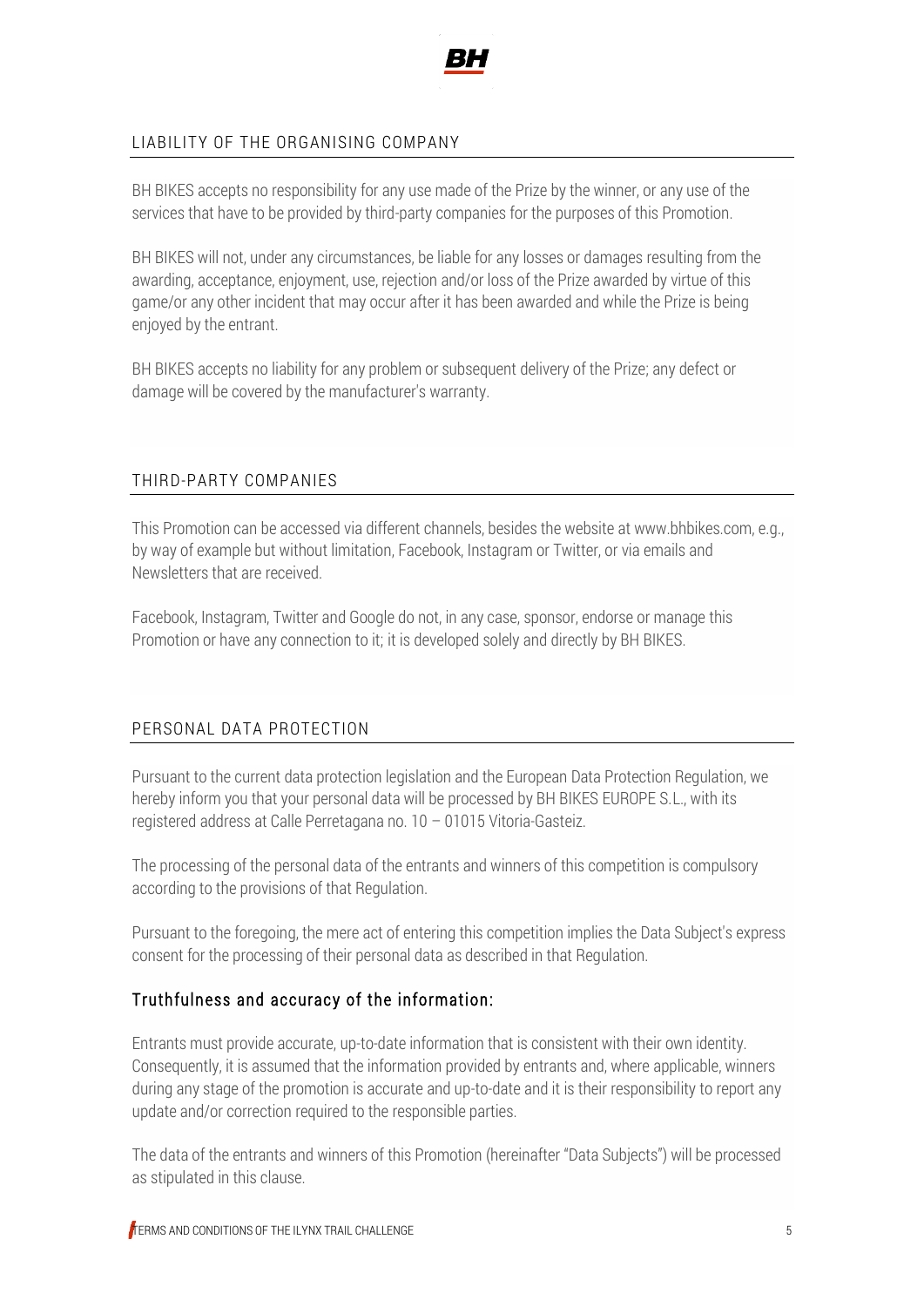

### Data controllers:

In accordance with the General Data Protection Regulation (hereinafter "GDPR"), we hereby inform all entrants and winners that the personal data that they provide to participate in this Promotion will be managed by the following Data Controller: BH BIKES EUROPE S.L., with its headquarters at Calle Perretagana no. 10 – 01015 Vitoria-Gasteiz (hereinafter "BH BIKES").

### Data Protection Officer (hereinafter "DPO"):

The contact email of BH BIKES' DPO is rgpd@bhbikes.com.

Without prejudice to the foregoing provisions, any personal data provided to enter this competition will be stored in a file under the responsibility of BH BIKES, subject to the following terms and conditions:

### Purposes for which BH BIKES processes your personal data:

BH BIKES EUROPE S.L. will process your personal data to:

• Manage your participation in the Promotion and any related activity, e.g. to inform you of any changes or issues, that you are a winner, etc.

• Manage delivery of the Prize. For this purpose, we will contact you by whatever means are available at that time (email) to request any additional information that we may need to manage delivery of the Prize (e.g. ID no., postal address, etc.).

• Reveal, publicise and publish your registered name online, as the winner, for the purpose of informing all other entrants and the general public of the identity of the winning entrants and also for the commercial or information purposes of BH BIKES.

• Send marketing messages through the conventional and electronic means of communication available, regarding products, services and the sporting, cultural and charity activities involving BH BIKES, offering benefits to our customers, according to their commercial profile.

• Provide the Data Subject with the necessary information to ensure that their entry complies with the Rules.

• Ensure that there are no fraudulent or rule-breaking activities.

- Fulfil the legal obligations inherent in the Promotion.
- Identify the winner.

• Check that the Prize was obtained fairly and that your entry complies with the Rules. To wit, to verify that the requirement has been met to only award one prize of each type per registered user/address/email for the duration of the game, and the requirement has been met regarding the period of time between promotions of which the entrant is a winner.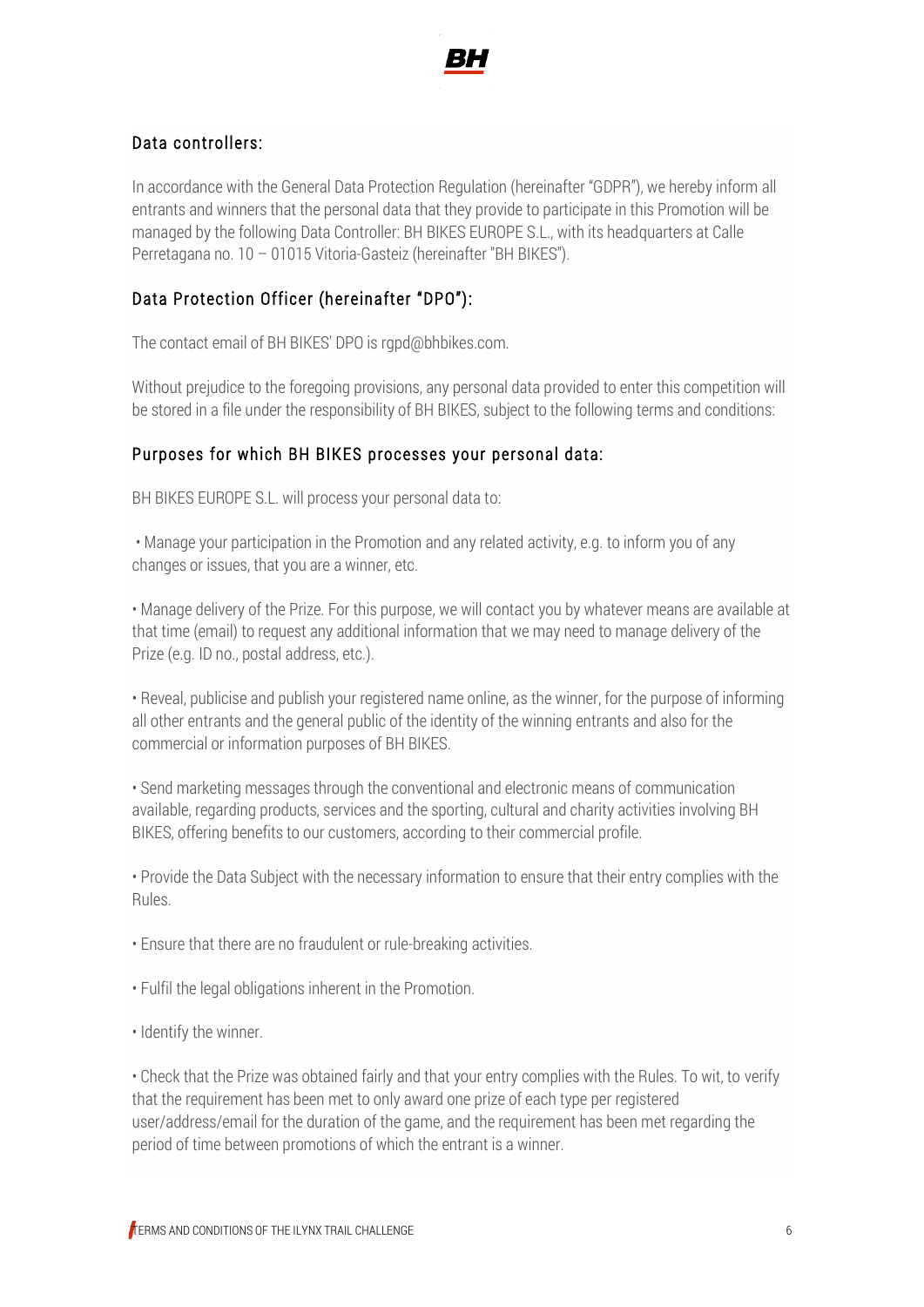

## What is the lawful basis for BH BIKES processing your personal data?

The lawful basis for processing your personal data is:

a) The conduct and performance of the promotional relationship that you entered into by participating in this Promotion;

b) The fulfilment of the legal obligations applicable to BH BIKES

Our legitimate interest in the aforesaid processing is based on your consent.

## Disclosure of data to third parties by BH BIKES:

The personal data processed by BH BIKES to fulfil the aforementioned purposes may be disclosed to the following recipients, with the lawful basis being disclosure:

• Processing personal data to announce, publicise and publish your registered name online (…) necessarily implies disclosing data to any third party with access to the means and channels of communication where the Data Subjects' data is reproduced, published or publicly disclosed.

When the Data Subjects' data is reproduced, published or publicly disclosed in media that are accessible from any country in the world, e.g. the internet, the data processing will allow third parties who are outside the territory of the European Union to gain knowledge of that personal data.

• To judges, courts, consumer rights organisations or any other third party to which BH BIKES is obliged to disclose the information in the event of a challenge being filed by the Data Subject or a claim being filed by BH BIKES or the Data Subject.

• To third parties who provide logistical support, administrative assistance or any other providers that provide a service related to this Promotion (e.g. providers of delivery and IT services). These third parties may access the personal data to the extent necessary to provide these services.

## International transfers:

With the lawful basis being the fulfilment of the conditions set forth in these Rules for the successful conclusion of the Promotion and prizes, as appropriate, the Data Subject is hereby informed that when the data recipients described above are outside the territory of the European Economic Area, the disclosure of said data by BH BIKES will require the international transfer of data for the purpose of fulfilling the conditions stipulated in these Rules, although said transfer will be completed in accordance with the requirements set forth in the applicable law.

You may request a copy of these security measures by contacting us at the email address rgpd@bhbikes.com.

#### BH BIKES data retention period: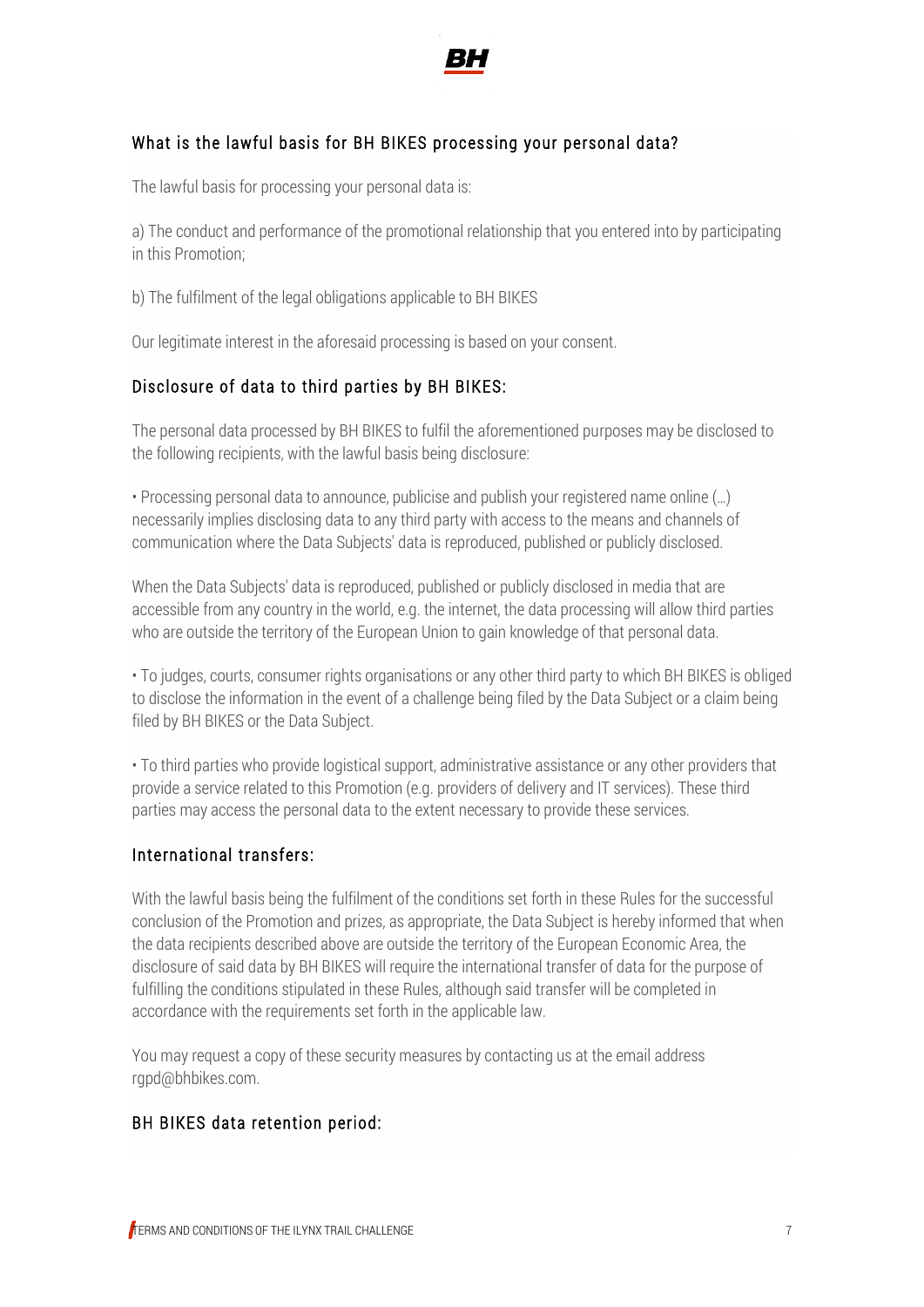

The data will be processed for the duration of the Promotion and, after the Prizes have been delivered, for the legally prescribed time necessary to comply with the current regulations.

## Image rights:

The winning entrant authorises BH BIKES to use their name and image within the scope of their participation in the Competition, to be reproduced by any means, be they electronic (internet and similar) or conventional (paper, photographs and similar), on any medium or technical/technological system that currently exists or is in the research and development phase (including, but not limited to, internet browsing; any form of television browsing; browsing on mobile telephones; being screened or shown in a cinema or elsewhere, or any other public screening for the benefit of BH BIKES), for the maximum legally permitted period and for all worldwide territories, to be used for marketing, commercial or similar purposes legitimately associated with the public profile of BH BIKES, and to be displayed at public events or in places that are open to the public. In view of the foregoing, the winning entrant's acceptance of the Prize implies express authorisation to use the personal rights described above.

Notwithstanding the foregoing, by way of example but without limitation, some of the activities that will be carried out by BH BIKES are detailed below:

- The winning entrant authorises the worldwide, unrestricted use, publication and reproduction L by BH BIKES of their image and name, in any form of publicity, promotion, publication, including on the internet or any other medium of its kind, for the purpose of informing the other entrants and the general public of the identity of the winning entrant and also for the commercial or information purposes of BH BIKES. Among these uses, for marketing or promotional purposes, it may use and broadcast the winning entrant's images and name on the internet, the television or any other medium chosen by BH BIKES. The use and publication of the Data Subject's images in their capacity as the winning entrant, as set forth in these Rules, does not give rise to or entitle the winning entrant to any payment, compensation or financial benefits of any kind.
- $\mathcal{L}$ The winning entrant must not have transferred, and must not transfer in the future, all or some of the rights referred to herein to any individual or legal entity, in any way that impedes or interferes with the previously granted rights.
- The winning entrant agrees not to withdraw this authorisation without good reason, in the  $\mathbf{I}$ knowledge that said withdrawal would lead to losses and damages for BH BIKES, given the amounts expended, to wit, to include their name, image and voice in the advertisement, in addition to the cost of removing them, if possible. The Data Subject agrees to hold BH BIKES harmless for any liabilities that may arise from the exercise of the right granted herein and to compensate it for any losses and damages resulting from a failure to fulfil the obligations assumed herein or from the inaccuracy of any declarations made. BH BIKES informs you that the processing of the aforementioned personal data necessarily implies disclosing the data to any third party with access to the means and channels of communication where the Data Subject's data is reproduced, published or publicly disclosed. When the Data Subjects' data is reproduced, published or publicly disclosed in media that are accessible from any country in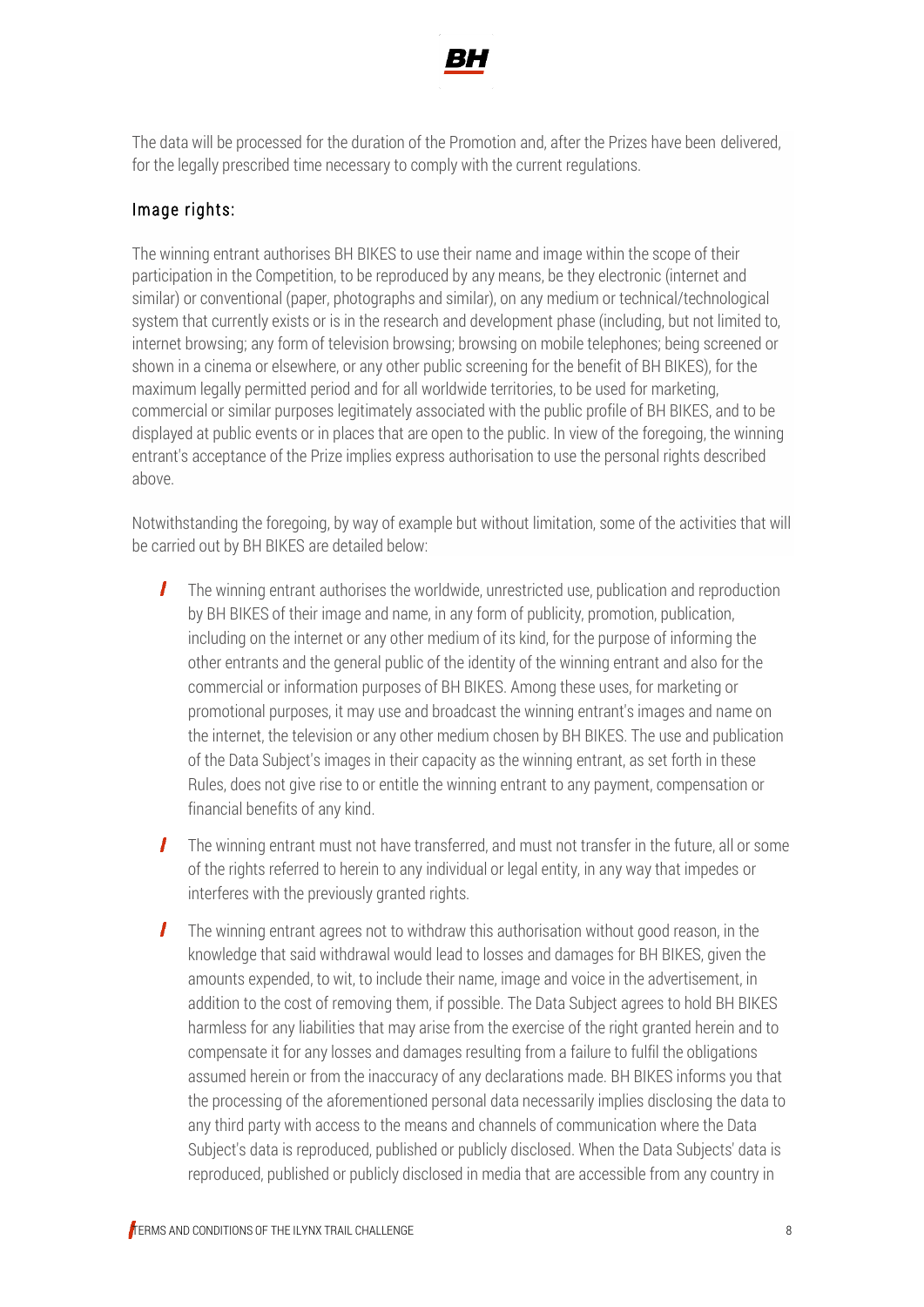

the world, e.g. the internet, the data processing will allow third parties who are outside the territory of the European Union to gain knowledge of that personal information.

### Rights:

We remind you that you may exercise your rights of access, rectification, cancellation, erasure, to be forgotten, to restrict processing, to portability and to object to the processing of your data by writing to BH BIKES EUROPE S.L., with its registered address at Calle Perretagana no. 10 – 01015 Vitoria-Gasteiz, and with TIN B-01003599 (Ref.: "iLYNX TRAIL CHALLENGE" promotion) or by emailing rgpd@bhbikes.com, attaching a photocopy of your ID card or passport and stating the right that you want to exercise, in addition to withdrawing the consent you have given for this processing.

You have the right to file a complaint with the Spanish Data Protection Agency (AEPD), the competent authority on data protection, via its virtual office (https://sedeagpd.gob.es/sede-electronica-web/) or by writing to the headquarters of that organisation..

### UNFORESEEN AND EXCEPTIONAL EVENTS

BH BIKES reserves the right to cancel, extend, shorten or change the Promotion if the circumstances so require, without having to justify the decision and without entitling you to claim any type of liability as a result of it, always in a manner that avoids prejudicing the rights acquired by the entrants.

With justified grounds, the organising companies reserve the right to remove any customer who cheats, disrupts or renders impossible the proper functioning of the Promotion and the normal, lawful course thereof.

To ensure and verify the truthfulness of the Promotion's entrants, if BH BIKES detects any anomaly in the winner's participation or the way the winner is determined; it will have the right to request further information and documents, with the entrant being responsible for keeping these for such an eventuality, even after the Promotion has ended.

BH BIKES accepts no responsibility for any technological faults in communications services resulting from unforeseen causes, i.e. in the automatic reception service.

## QUERIES AND INFORMATION

The conditions for participating in this Promotion will be posted on the website [https://www.bhbikes.com/rider\\_wanted](https://www.bhbikes.com/rider_wanted) throughout the period of participation. For any further queries about the Promotion, the customer may call the telephone line provided for that purpose, 945 13 52 02

#### APPLICATION OF THE TERMS AND CONDITIONS